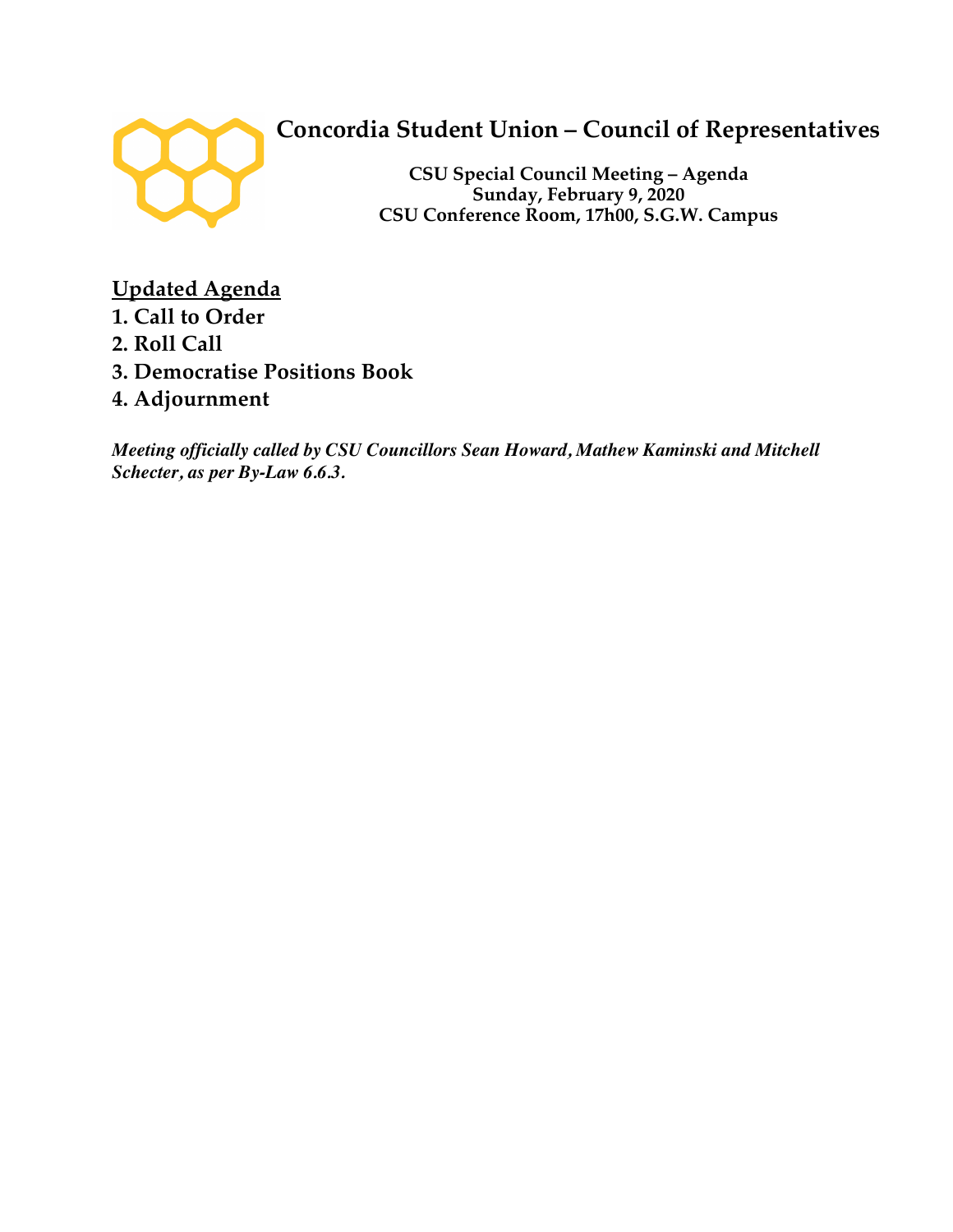### **1. CALL TO ORDER**

**Patrick Quinn** calls meeting to order at **17h26**.

**Chris Kalafatidis** moves to appoint **Patrick Quinn** as Temporary Chair for Special Council Meeting. Seconded by **Lauren Perozek**.

*Unanimously approved.*

**Sean Howard** moves to excuse all executives. Seconded.

**We would like to begin by acknowledging that Concordia University is located on unceded Indigenous lands. The Kanien'kehá:ka Nation is recognized as the custodians of the lands and waters on which we gather today. TiohEá:ke/Montreal is historically known as a gathering place for many First Nations. Today, it is home to a diverse population of Indigenous and other peoples. We respect the continued connections with the past, present, and future in our ongoing relationships with Indigenous and other peoples within the Montreal community.**

## **2. ROLL CALL**

Council Chairperson: Caitlin Robinson Council Minute Keeper: S Shivaane

**Executives present for the meeting were:** Chris Kalafatidis (General Coordinator), Patrick Quinn (Academic & Advocacy Coordinator), Marin Algattus (Internal Affairs Coordinator),

**Councilors present for the meeting were:** Menachem Israily (Independent), Tzvi Hersh Filler (Gina Cody School of Engineering & Computer Science), Sean Howard (Gina Cody School of Engineering & Computer Science), Peter Zhuang (Fine Arts), Mitchell Schecter (John Molson School of Business), Mathew Levitsky-Kaminski (John Molson School of Business), James Hanna (Gina Cody School of Engineering & Computer Science), Hannah Jamet-Lange (Arts & Science), Christiane Sakr (Arts & Science), Elizabeth Tasong (Arts & Science), Jeremya Deneault (John Molson School of Business), Jarrad Haas (Fine Arts), Lauren Perozek (John Molson School of Business), Salman Fahim Syed (Gina Cody School of Engineering & Computer Science).

**Executives absent for the meeting were:** Isaiah Joyner (External & Mobilization Coordinator), Désirée Blizzard (Finance Coordinator), Celeste-Melize Ferrus (Loyola Coordinator), Eduardo Malorni (Student Life Coordinator).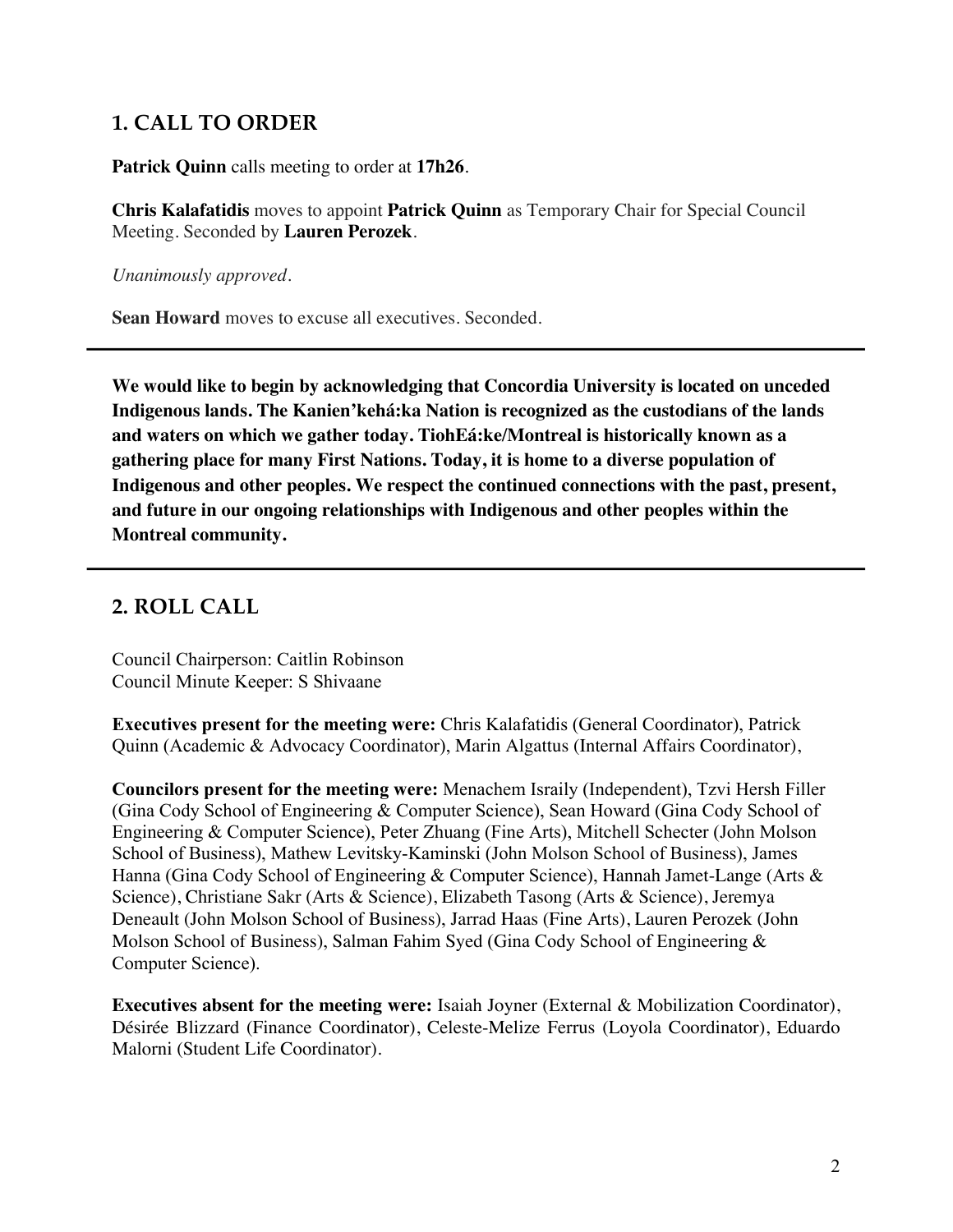# **3. DEMOCRATISE POSITIONS BOOK**

**Danielle** presents the following. Seconded.

The Positions Book is a document that establishes the political goals and stances of the Concordia Student Union. All positions that are described in this document must be upheld by the people who work for the CSU, regardless of their relevance, context, or if the employees agree with the positions.

There is no requirement that these positions be sent to referendum to be voted on by students, so many positions are placed into the book without any student body input. These positions then remain in the book indefinitely, as there is no expiry date.

#### *Question: Do you support the Council of Representatives modifying the Positions Book so that all positions are ratified by referendum and, once ratified, expire after four (4) years?*

All positions that are in violation of this new process will no longer be included.

The following are the positions that would be in violation of this new process and no longer included: 1.1, 1.2, 1.3, 1.4, 1.5.1, 1.5.2, 1.5.3, 1.6, 1.7, 2.1, 3.1, 4.1, 5.1.1, 5.1.2, 5.1.3, 5.1.4, 5.1.5, 5.1.6, 6.1.1, 6.1.2, 6.1.3, 6.1.4, 7.1.1, 7.1.2, 7.1.3, 7.1.4, 7.1.5, 7.1.6, 7.1.7, 7.1.8, 8.1, 8.2, 9.1, 9.2, 10.1.1, 10.1.2, 10.1.3, 10.1.4, 10.1.5, 10.1.6, 10.1.7, 10.1.8, 10.1.9, 10.1.10, 10.1.11, 11.1.1, 11.1.2, 12.1, 13.1, 14.1, 15.1

Any position can be added again to the Positions Book via referendum.

**Lauren Perozek**: How much more work will be done, and who will be charge of this considering the executive team is already overworked?

**Danielle**: We can decide on who later. It's not that tedious of a process.

**Lauren Perozek**: What happens if some of these positions expire?

**Danielle**: The student body changes every four years. A lot of the values are not maintained. Some are ten years old and I don't know if those values are upheld. If people want to defend the positions, they will defend them.

**Hannah Jamet-Lange**: I have a big issue with this. We should not have to vote on positions like feminism, or indigenous solidarity. They should stay there. It's important to be able to add positions in a context relevant at a specific time. I see why it might be weird to keep them, but if the university decides again to rise tuition, and we can't have a stance on that, it's an issue.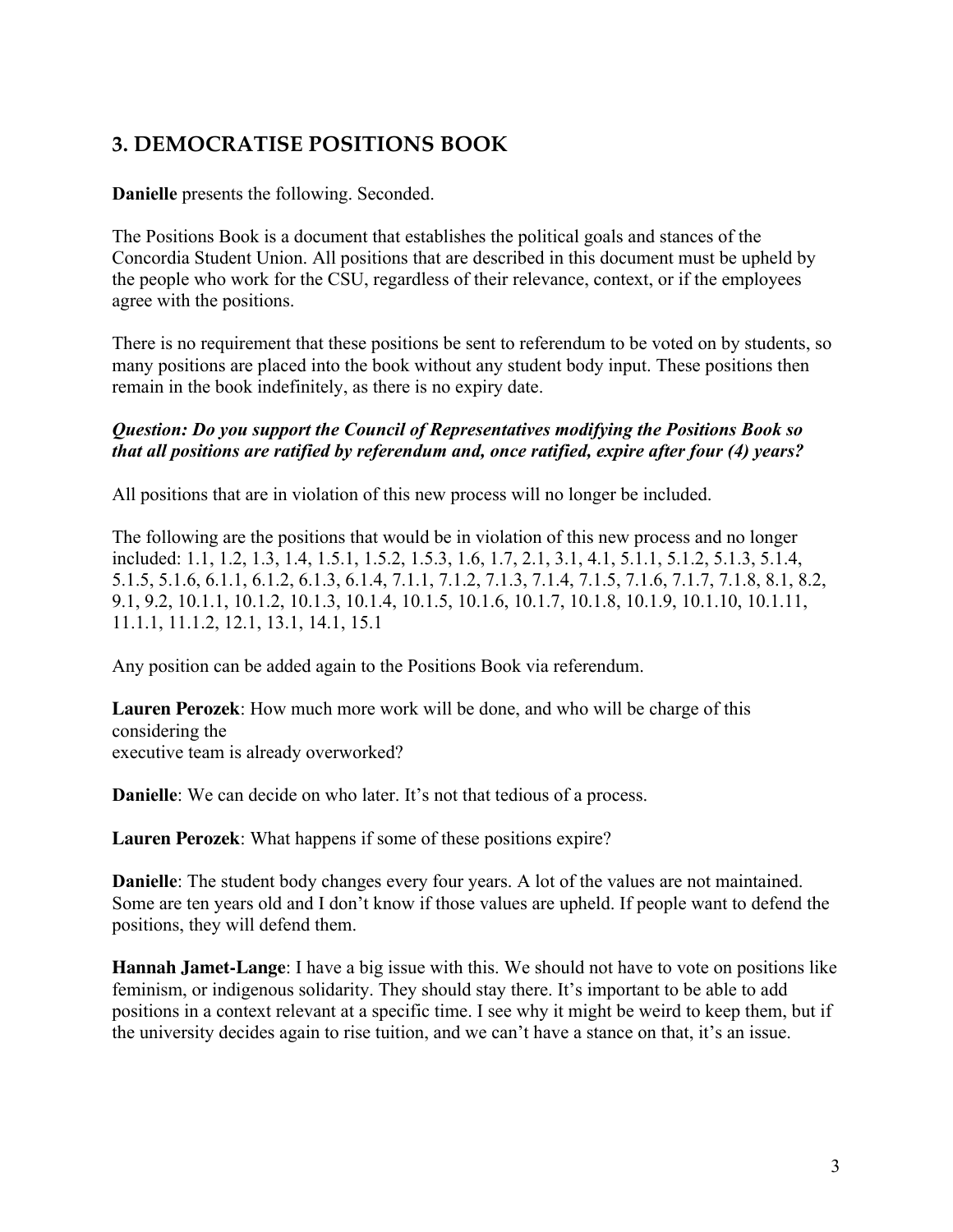**Peter Zhuang:** My concern with this is that with everyone leaving, we're not able to do this every year. It's hard to have the position book renewed every four years. Do you want to bring all positions to the referendum or just some, and then leave others?

**Danielle**: Only positions that would need to be voted on are the ones that violate these processes. The expiry date is after four years. Anything new will go through the process.

**Elizabeth Tasong**: My understanding is that Positions Book is a living document. Why should things applicable to events 2013 not be there?

**Danielle**: Our student body changes every 4 years. We have different groups people we're representing. They may have different values. There's a lot of positions in there. It's hard to fight 100 battles, we could maybe pick just 10. This might be a better method.

**Elizabeth Tasong**: Why four years? Why is this a blanket for all, instead of just specific positions?

**Danielle**: That's your opinion, that they're general. We have to respect those opinions. I think this is the best way to do that.

**Elizabeth Tasong**: I mean general positions like those not about a specific topic or year. Things like indigenous solidarity. That's what I mean by general. Those weren't specific positions, those were put in to stay in.

**Danielle**: This document represents our political beliefs, and this represents our student body. In 10 years, maybe that won't be a general statement. We can't assume things like that.

**Tzvi Hersh Filler**: The positions on feminism and fighting tuition increases. These will be sent in every four years, and they almost definitely will pass. We're fighting the administration on what students want. The administration have the upper hand if the position was voted in way back in 2013.

**Hannah Jamet-Lange**: I believe the CSU should advocate for the most vulnerable students at all times. We have to represent all students. We need to pay attention to those who have the least privilege.

**Salman Fahim Syed**: This isn't by council of representatives, it's by a student at large, Why is the first question phrased as such?

**Danielle**: I want to mandate councilors to have to do this.

**Salman Fahim Syed**: Shouldn't this go through by a council representative?

**Danielle**: Students are allowed to mandate the council to do things.

**Salman Fahim Syed**: Then it should be the decision of council.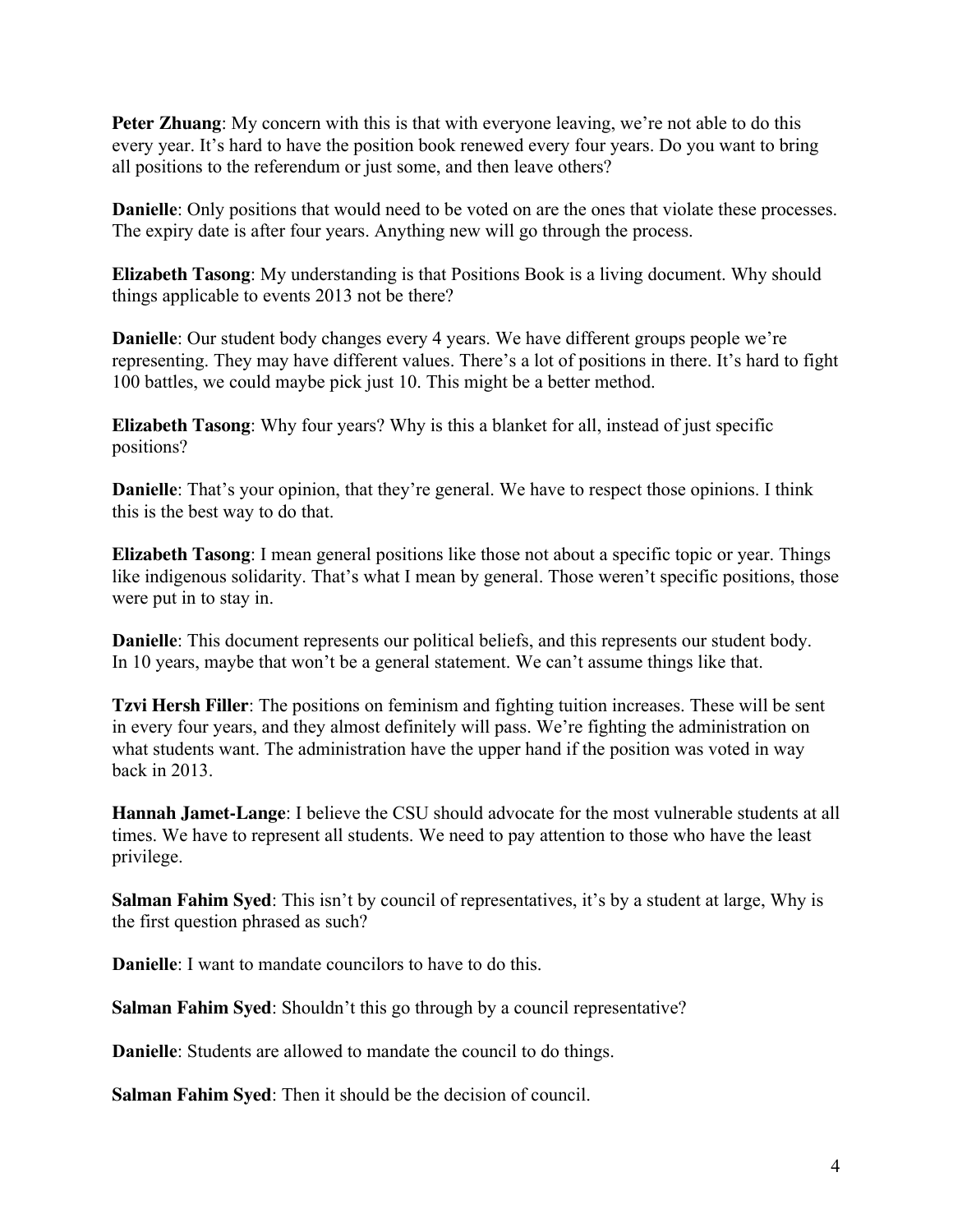**Danielle**: But students are telling you to do this.

**Salman Fahim Syed**: Then shouldn't this go through referendum by students to get council to do this?

**Chris Kalafatidis**: Students can't modify by-laws and policies. The only way students can get anything done is to mandate council to do so. Students are being asked if they support council being told to do this.

**Chairperson**: The CEO will recommend correcting the wording if they don't agree with its current form.

**Salman Fahim Syed**: Everything in the Positions Book will only last four years unless ratified by students?

**Danielle**: If it's before last four years, it expires.

**Salman Fahim Syed**: Why not we now validate all the positions, not just last four years. They weren't put there for fun, they were put there for some reason. They have represented students for years. This isn't good.

**Lauren Perozek**: A lot of the positions support minorities. The majority would outvote those minority positions. If students vote yes to cancel the aboriginal positions, could we choose to follow or deny that? What's the failsafe if the student body votes for the wrong things?

**Danielle**: The failsafe is you believe in your students.

**Jeremya Deneault:** Every year there's a new body and there's a new issue. Why not we do this every year?

**Danielle**: Students graduate in four years. If we do this every year, its redundant. You still have 3 years of students who have been there.

**Jeremya Deneault**: If we all start different and end the same…

**Danielle**: Each student will be able to vote at least once.

**Alex**: Students can already remove positions. There's already a framework for that. How is that not sufficient?

**Danielle**: I believe it's much more difficult to remove them than to put them in.

**Alex**: In essence, this will be powerful because the will be able to say 'look, our members decided this is an issue'.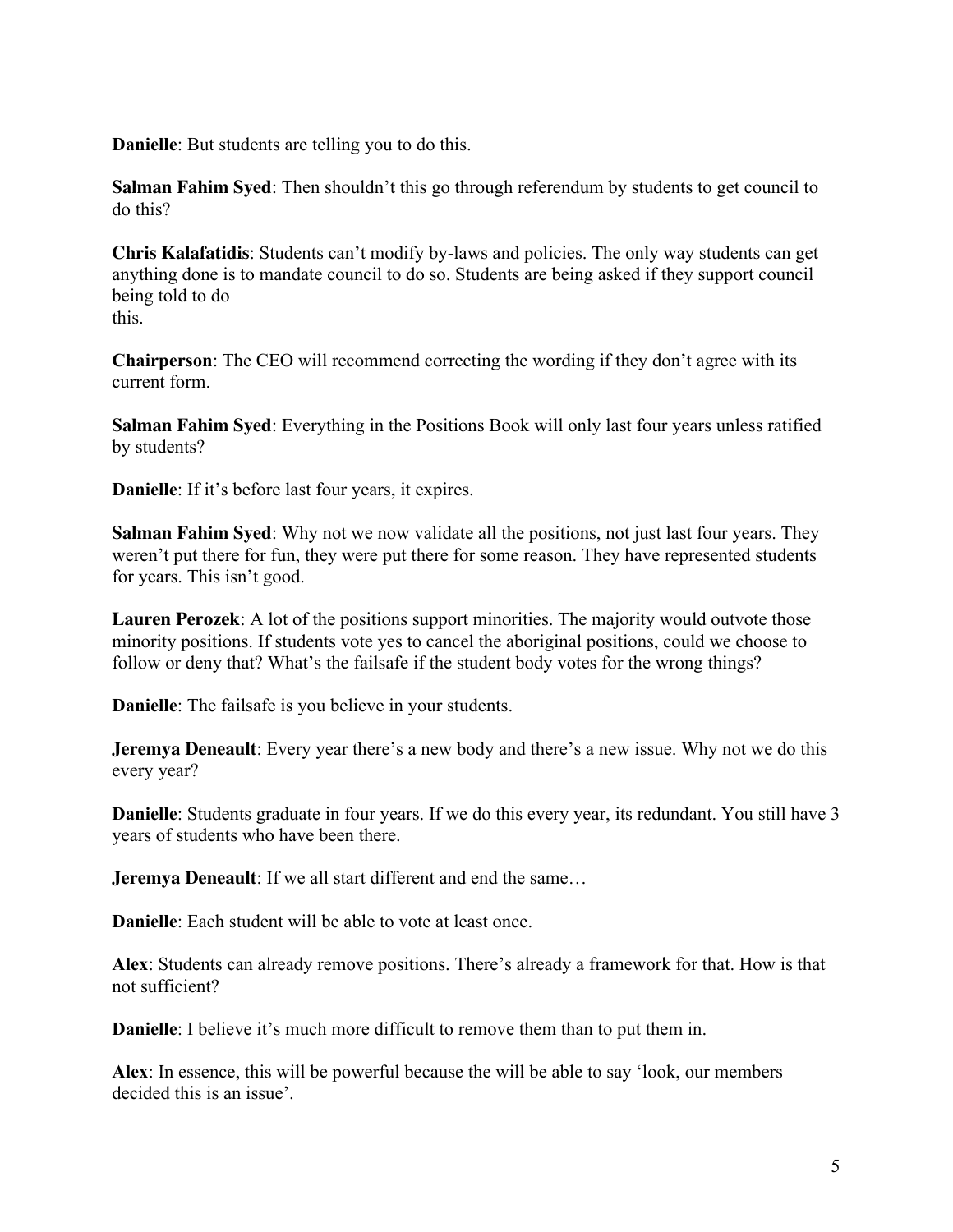**Patrick Quinn**: There are a number of positions like indigenous solidarity, accessibility, free education. How would this work? Four years later positions would be voted on again. If it gets voted in again, it's in the positions book. What you're saying is this would give it more power.

**Danielle**: Different positions at different elections .

**Patrick Quinn**: This gives people more reason to vote. It will add more legitimacy for feminism, indigenous rights. This is an interesting initiative. The Positions Book is a historical document that should be remembered.

**Mathew Levitsky-Kaminski** moves to exhaust Speakers' List. Seconded by **Chris Kalafatidis**.

**Peter Zhuang**: You should collect signatures before this presentation, not just from one faculty. If there are people who don't care or know about Positions Book or CSU, you should talk with them and make sure they know what's going on. I suggest reducing to 2 years.

**Jarrad Haas**: This is a practical question. Right now, positions with other sub-positions under it, would it be voted on at a separate time or same? If ratified, would the one under be ratified?

**Danielle**: Council would probably say subsections get voted on first.

**Jarrad Haas:** Could they just not keep adding positions under that to avoid the main position from going to referendum?

**Danielle**: It's up to the next mandate.

**Christiane Sakr**: How many signatures have you collected so far? Have you collected any opinions?

**Danielle**: I haven't collected anything so far, and I can't until after I present this.

**Hannah Jamet-Lange**: The writing, 'democratise' is problematic. It's biased writing. That should be amended.

This would be a lot more work. Would it be brough to referendum automatically or would it need signatures?

**Danielle**: That's up to council.

**Hannah Jamet-Lange**: All positions would be removed. Those positions should all be listed in the question, so people know what they're voting on there. Removing a position is a position in itself.

**Elizabeth Tasong**: If this question passes, positions on police brutality, indigenous affairs, migrant justice, climate justice, intersectionality amongst others would go away. Have you considered that these affect the most disenfranchised students dealing with structural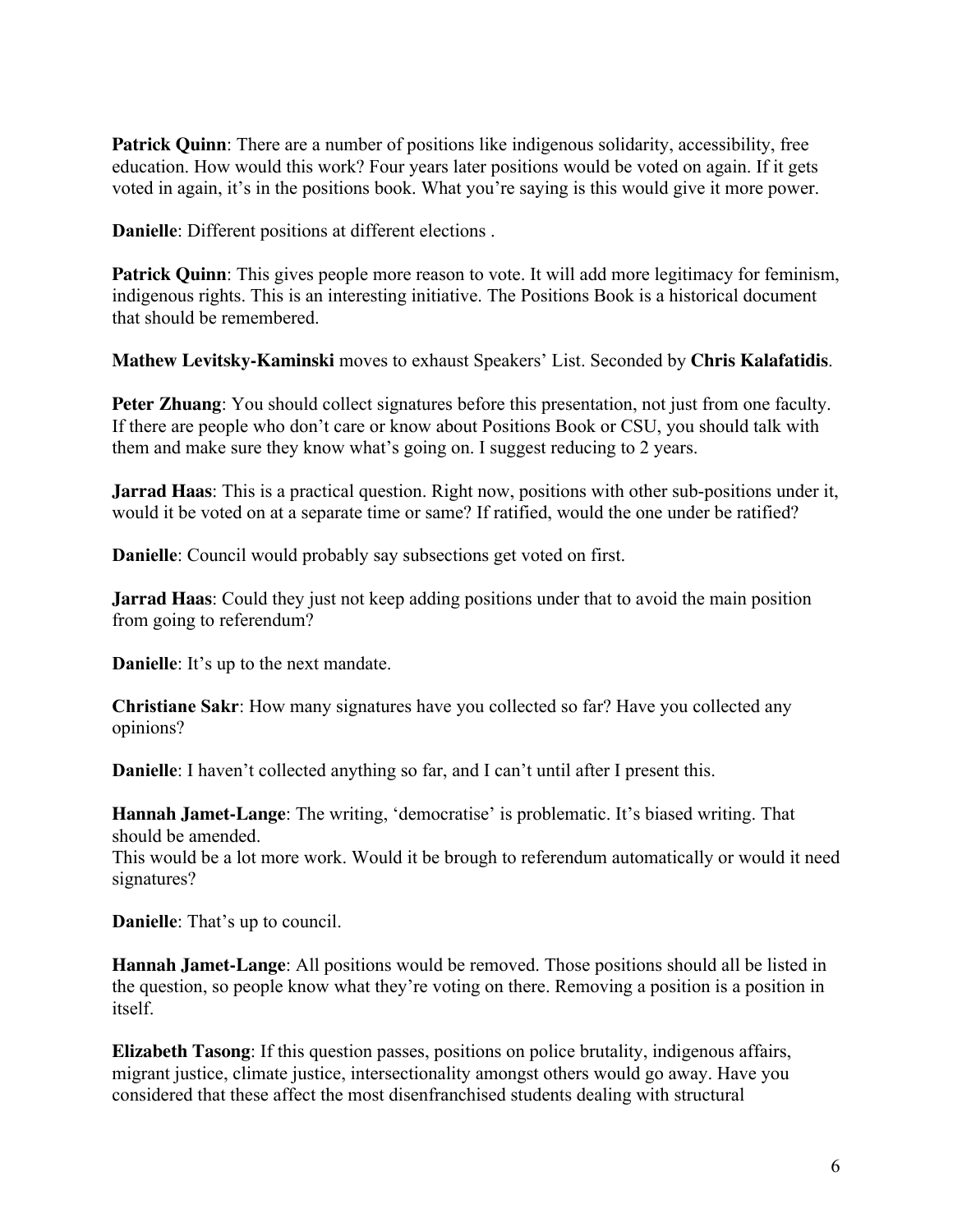discrimination? These are people who don't tend to get representation in council and administration. Are these positions only legitimate if the majority gets to decide they are? What is the concept of legitimacy?

**Danielle**: Legitimacy is being able to back your students.

**Elizabeth Tasong**: That's an assumption. This is based on the assumption that you get backed by administration. Why is that so important? Shouldn't the Student Union stand for you regardless?

**Mathew Levitsky-Kaminski**: Council is supposed to listen to recommendations of students. It may fall on us to follow the interests of our student body; even if it goes against the recommendation of students.

**Patrick Quinn**: The by-laws state that we have to.

**Mathew Levitsky-Kaminski**: If this passed, would it be stated in what years the positions has passed and how many times it has passed?

**Danielle**: Its possible.

**Salman Fahim Syed:** What's the reason you're leading with the four years. Positions Book was implemented in 2014, which makes the Positions Book seven years old. Why not we just consider all seven years ratified. Why are we just deleting positions from before four years?

**Danielle**: If this passes, it would be invalid and would be removed no matter what. You can bring it back to referendum.

**Salman Fahim Syed**: Positions Book says that it represents the organization and the values of the organization. It doesn't represent students who come and go.

**James Hanna**: Last year, I suggested a change in the Positions Book because it does not mandate action. Maybe a policy book that would mandate change and action would be better. But it doesn't mandate action. The document involves random motions beginning in 2003. Actual indigenous solidarity is much more meaningful than just some statement. We need actionable policy.

**Tzvi Hersh Filler**: We just heard that Council as an institution has nothing to do with the students. We have nothing to do with the students. This is a problem. This is a serious institutional problem.

**Marin Algattus**: How do you ensure they aren't just dismissed after four years?

**Danielle**: That's up to council.

**Marin Algattus**: Every four years someone has to remember to do it.